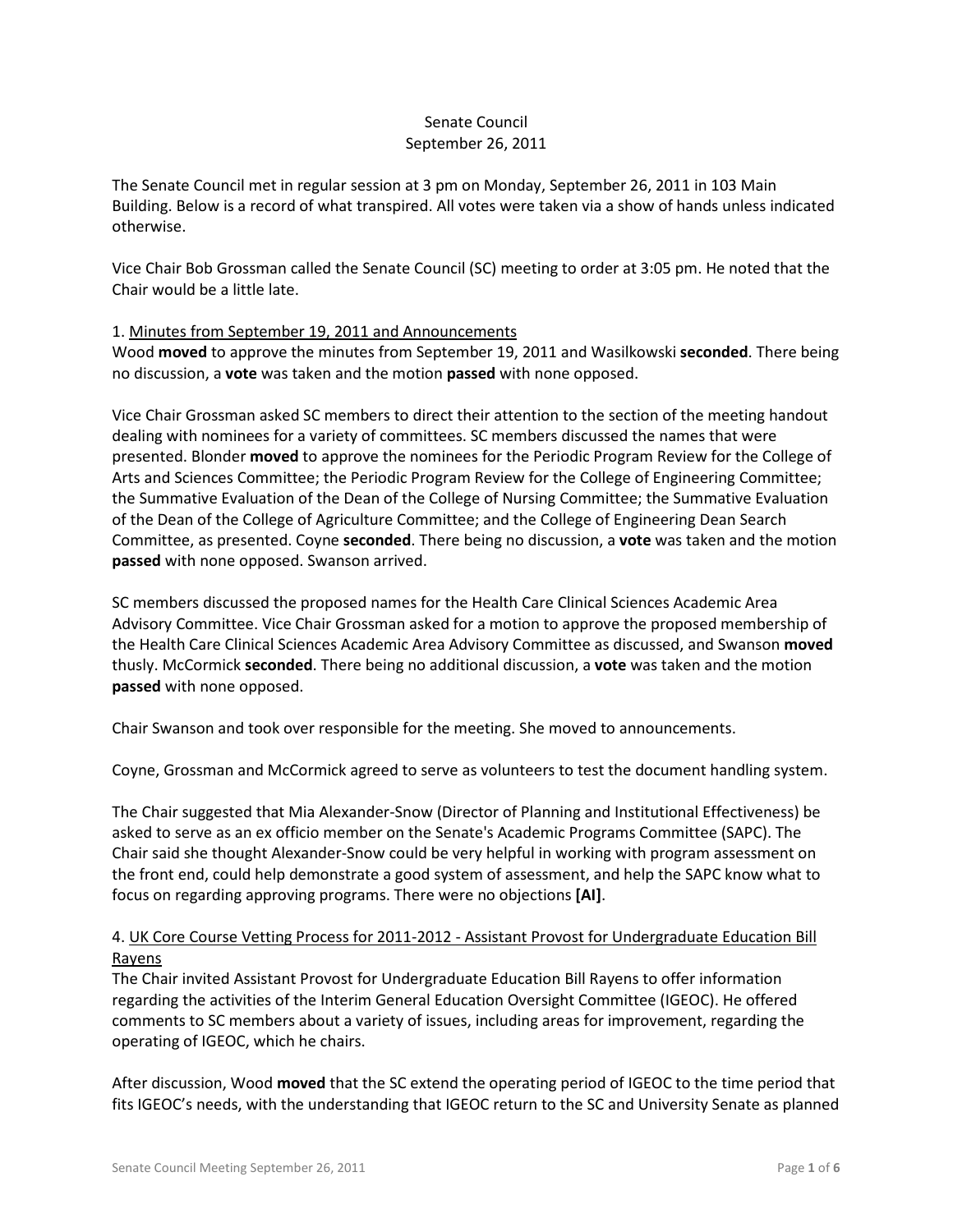with recommendations about the UK Core vetting process and associated aspects. Grossman **seconded**. A **vote** was taken and the motion **passed** with none opposed.

### 3. Committee Reports

### a. Senate's Rules and Elections Committee

#### i. University Appeals Board

Grossman explained that there was a question as to whether or not UK's *Governing Regulations XI* (*GR XI*) superseded the *Senate Rules* pertaining to the jurisdiction of the University Appeals Board (UAB) and the UAB imposing a tougher penalty on a student in the case of an academic offense. There was extensive discussion among SC members and Davy Jones, guest and chair of the Senate's Rules and Elections Committee, and guests T. Lynn Williamson (Senior Associate General Counsel) and Marcy Deaton (Associate General Counsel) all discussed the matter. At the end of the discussion, Williamson and Deaton agreed that against the background of establishing jurisdictional reach, the University Senate (Senate) has the right to speak to sanctions without undermining the judicial code, specifically that sanctions against a student cannot be increased by the UAB. Deaton, Jones and Williamson agreed to help the Chair draft language to send to the UAB.

Jones then explained the other issue was that during another situation brought to the attention of the SREC, the SREC realized that there was no formal reporting method to the Senate on the activities of the UAB. There was extensive discussion among those present about the matter.

Grossman **moved** to ask the chair of the University Appeals Board (UAB) to prepare a summary of actions of the UAB in academic matters, specifically grade appeals and academic offenses, and provide a de-identified summary of the nature of the appeals and the actions taken by the UAB to the SC a the beginning of each academic year.

Wood **seconded**. There being no further discussion, a **vote** was taken and the motion **passed** with none opposed and one abstaining.

#### b. Multiple Campus Registrars

Jones explained that during a recent interpretation, the SREC learned that there are four registrars at UK – there are registrars in the Colleges of Dentistry (DE), Law (LA) and Medicine (ME), and the University Registrar. The registrar in ME advised the dean that he could change a grade, which caused a further discussion. It appears that no one has oversight over the all four registrars. There was discussion about the matter. Jones explained to SC members that the three college registrars probably came about when the Senate granted permission to DE, LA and ME to have different calendars, which resulted in different schedules for entering grades, etc.

Grossman **moved** that the SC ask the Provost examine the possibility of consolidating all registrar positions into the University Registrar's office, and report his decision and rational to the SC. Wasilkowski **seconded**. There being no additional discussion, a **vote** was taken and the motion **passed** with none opposed and one abstaining.

#### 5. Senate Oversight of University Calendar

#### Enforcement of Existing Calendars

## Possibility of Ad Hoc Committee to Look at Calendar Issues

Jones explained to SC members that two colleges were modifying the University calendar without Senate approval. The College of Arts and Sciences (AS) was proposing to offer two six-week sessions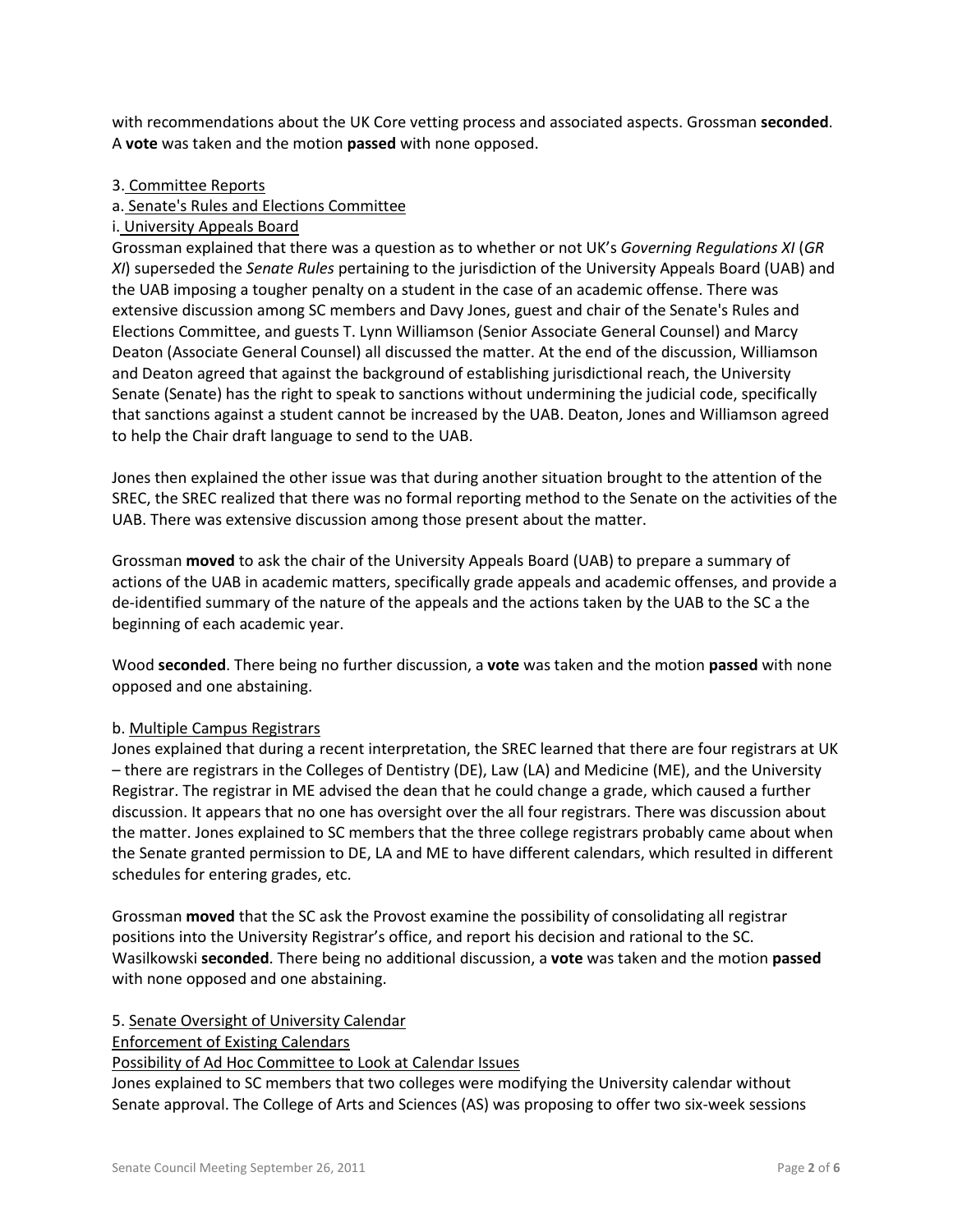during the summer, as opposed to offering courses during the four-week and eight-week sessions. Further, the College of Nursing offers a course that begins on the first day of the four-week session and ends on the last day of the eight-week session. Jones said that the changes to the calendar could cause havoc for the Registrar's office and raise other legal issues. There was discussion among SC members. Jones added that the Registrar's office will provide him with a list of all courses that are not offered in accordance with the University calendar.

After additional discussion, Grossman **moved** that the SC ask Provost Subbaswamy to inform the deans that if a college wishes to have their calendar exceptions approved, the college must request it of the Senate. Wasilkowski **seconded**. There was additional discussion. A **vote** was taken and the motion **passed** with none opposed.

# 2. Old Business

e. Discussion on Interpretation of *Senate Rules 5.2.4.7* ("Final Examinations")

Jones offered extensive information about the history of the final examination language in the *Senate Rules*, dating back to approximately 1920. There was discussion about the item. Grossman commented that the proposed language explicitly gives different exam lengths to colleges that have approval for different calendars.

Grossman **moved** to approve the following change<sup>[1](#page-2-0)</sup> to *Senate Rules 5.2.4.7* ("Final Examinations"):

# **5.2.4.7 Final Examinations**

If an instructor is administering a final examination is to be given, and he or she is requiring students to take the exam in a particular place at a particular time, then he or she must it will be administered the exam during the examination period as scheduled by the Registrar for the semesters of the regular school year. [US: 10/10/11]

These examination periods will utilize the last 5 days of each semester and will be preceded by a study day or weekend on which no classes or examinations for weekday classes will be scheduled.

A. The Registrar shall schedule two-hour periods for final examinations for courses

offered during the fall and spring semesters. The faculties of colleges that have Senate approval for their own special calendars may instruct the Registrar to schedule final examination periods of a different length. The Registrar shall schedule spring and fall semester final examination periods during the last 5 days of the semester; that 5-day period shall be preceded by a study day or weekend on which no classes or examinations for weekday classes will be scheduled. Final examinations for weekend classes will be administered the weekend before this 5 day period and need not be preceded by a study day. [US: 4/9/01; 10/10/11]

Final examinations, where appropriate, will be administered during the last class day of the summer session/term.

B. The Registrar shall schedule final examinations for courses offered during the 4-week summer term, 8-week summer session, and winter intersession for the time of the last scheduled class period. [US: 10/10/11]

<span id="page-2-0"></span><sup>&</sup>lt;sup>1</sup> Strikethrough denotes deleted text, and underline denotes added text.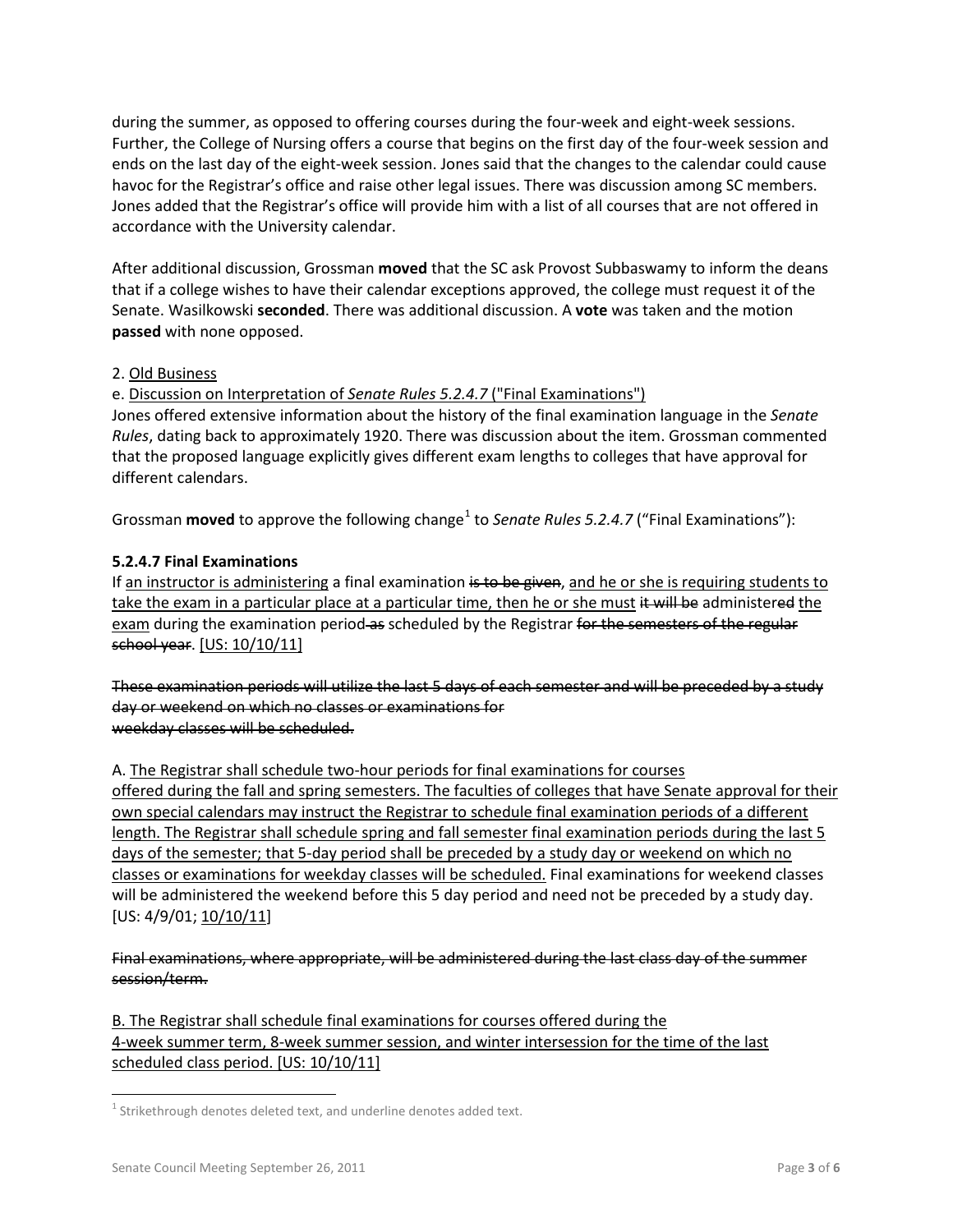C. An instructor may allow students less than the full period scheduled by the Registrar to complete the final examination, but he or she must inform the students at least two weeks before the start of the examination how much time they will have to complete the examination (one week in advance for winter intersession, 4 week summer term and 8 week summer session).

In cases of take-home final examinations, students shall not be required to return the completed examination before the end of the regularly scheduled examination period. [US: 4/28/86]

Wimberly **seconded**. There being no additional discussion, a **vote** was taken and the motion **passed** with none opposed.

There was additional discussion regarding the clarity of requirements for final exam times. Grossman **moved** that the SC ask the Provost to remind deans that unless they have permission from the Senate to use a separate calendar, the college must follow the final exam schedule given by the University Registrar. McCormick **seconded**. There being no additional discussion, a **vote** was taken and the motion **passed** with none opposed.

## 2. Old Business

## b. Senate Oversight of Study Abroad Courses

The Chair invited Associate Provost for International Affairs Susan Carvalho to present the proposal (jointly created with assistance from the Registrar's office) regarding Senate oversight of Study Abroad courses. There was extensive discussion among those present about the proposal.

Eventually, Wood **moved** to approve the proposal as presented in the handout [below], with the additional comment that the report is two-year interim solution, which will be reviewed by the SC upon receipt of yearly reports from the Associate Provost for International Affairs, delivered to the Senate in the fall each academic year. Wasilkowski **seconded**. A **vote** was taken and the motion **passed** with none opposed.

The Chair then returned to the issue of committees needing faculty membership. SC members discussed additional nominees. Blonder **moved** to approve the committee nominees as discussed. Wasilkowski **seconded**. There being no additional discussion, a **vote** was taken and the motion **passed** with none opposed.

SC members then decided to ask Debra Anderson (NU) to join the SC and fill Wermeling's SC term until its end, in December 2011.

The meeting was adjourned at 5:15.

Respectfully submitted by Hollie I. Swanson, Senate Council Chair

SC members present: Blonder, Coyne, Grossman, Kelly, McCormick, Peek, Steiner, Swanson, Wimberly, Wasilkowski and Wood.

Provost's Liaison present: Greissman.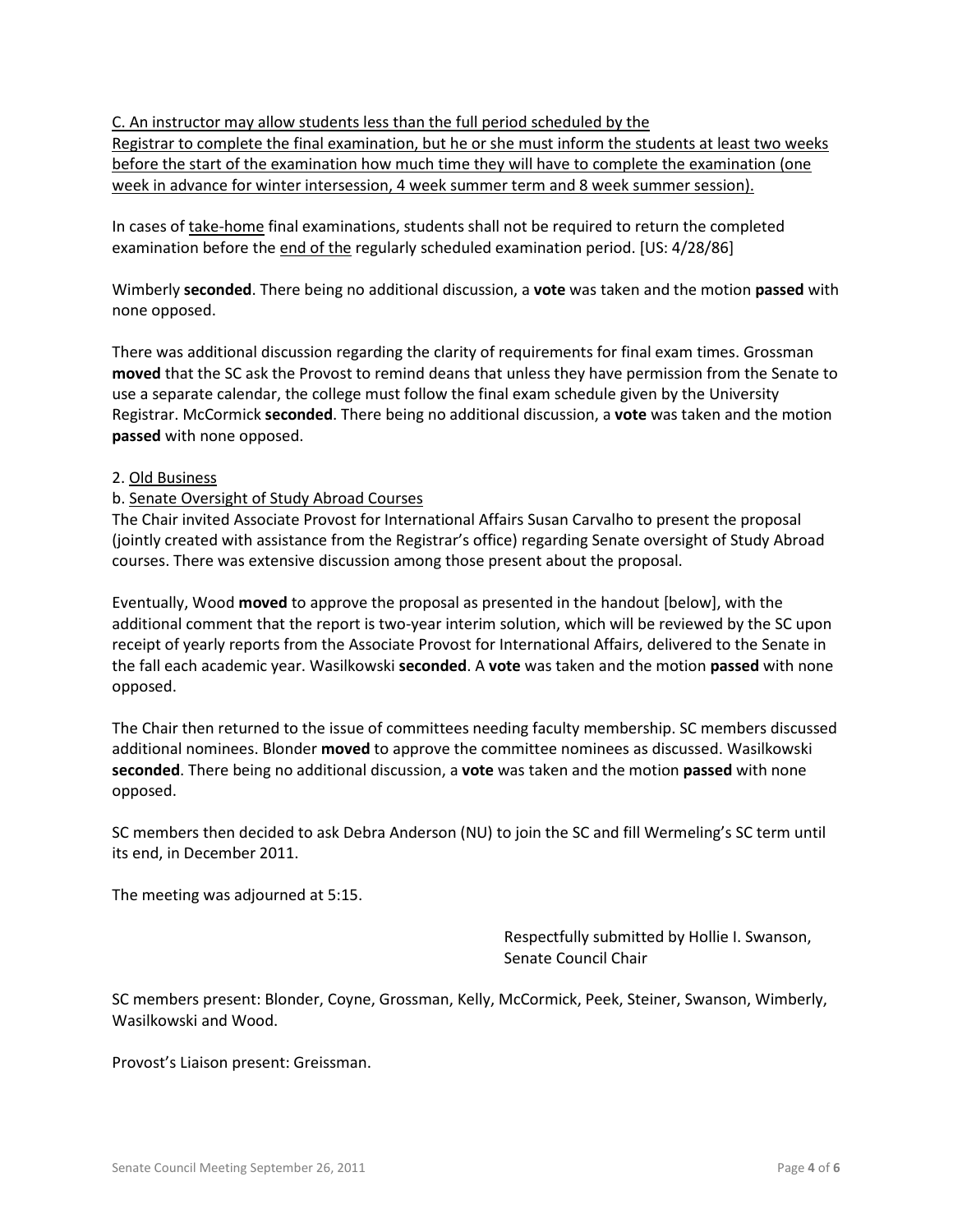Invited guests present: Susan Carvalho, Marcy Deaton, Sonja Feist-Price, Gary Gaffield, Davy Jones, Bill Rayens, T. Lynn Williamson and Leslie Woltenberg.

Prepared by Sheila Brothers on Friday, September 30, 2011.

| #   | $\sqrt{ }$ | Item                                                                                                                                                                                                                 | <b>Responsibility</b>          | Completed |
|-----|------------|----------------------------------------------------------------------------------------------------------------------------------------------------------------------------------------------------------------------|--------------------------------|-----------|
| 20. |            | Charge Senate's Academic Programs Committee with creating processes for<br>substantive change issues (teach-out, contractual/consortium process, off-<br>campus sites, how to reopen a suspended program). (8/23/10) | <b>SC</b>                      |           |
| 31. |            | Ask the Provost to submit a statement of financial and administrative feasibility<br>for proposals prior to the proposals being sent to cmte. (10/4/10)                                                              | Document<br>Handling<br>System |           |
| 40. |            | Draft changes to Senate Rule language on Senate meeting attendance policies<br>for review by SC. (8/30/10 & 11/15/10)                                                                                                | Chair, Steiner                 |           |
| 42. |            | Discuss with the Provost the method of allocating resources from distance<br>learning courses. (11/15/10)                                                                                                            | Chair                          |           |
| 44. |            | Create ad hoc committee (perhaps with VPR and Provost) to look at what<br>constitutes an administrative or an educational unit, and if there is a continuum<br>or a sharp difference. (11/22/10; 12/6/10)            | Chair, SC                      |           |
| 46. |            | Discuss election of officers, specifically who is eligible to cast votes. (12/6/10);<br>Solicit opinions from the Senate. (2/28/11)                                                                                  | SC                             |           |
| 53. |            | Investigate "Quality Matters" WRT distance learning courses. (1/10/11)                                                                                                                                               | SC                             |           |
| 57. |            | Look into creating a Senate committee on assessment. (1/31/11)                                                                                                                                                       | SC                             |           |
| 62. |            | Determine how to address the issue of the proportionate representation of<br>appointed Board of Trustees members. (2/7/11)                                                                                           | SC                             |           |
| 63. |            | Invite UofL employment ombud to SC meeting after joint ombud cmte visits the<br>University of Cincinnati. (2/21/11)                                                                                                  | Mrs. Brothers                  |           |
| 66. |            | Invite Associate Provost for Undergrad Ed to offer "State of Undergraduate<br>Education" address to Senate. (2/21/11)                                                                                                | Chair                          |           |
| 67. |            | Invite Associate Provost for Academic Affairs about distance learning courses.<br>(2/21/2011)                                                                                                                        | Mrs. Brothers                  |           |
| 71. |            | Invite Dean Kornbluh et al to present "A&S Wired" to the Senate in fall 2011.<br>(5/2/11)                                                                                                                            | Mrs. Brothers                  |           |
| 72. |            | Discuss status of department chairs and directors of interdisciplinary centers<br>during the August Advance. (6/15/11)                                                                                               | SC                             |           |
| 73. |            | Ask each college dean's office to submit information about their faculty council,<br>as part of the SACS reaccreditation effort. (6/15/11)                                                                           | Chair                          |           |
| 74. | $\sqrt{}$  | Form an ad hoc committee charged with formulating a document describing<br>best practices regarding distance learning practices, with membership of said<br>cmte in the purview of the Chair. (6/15/11)              | Chair                          | 06/2011   |